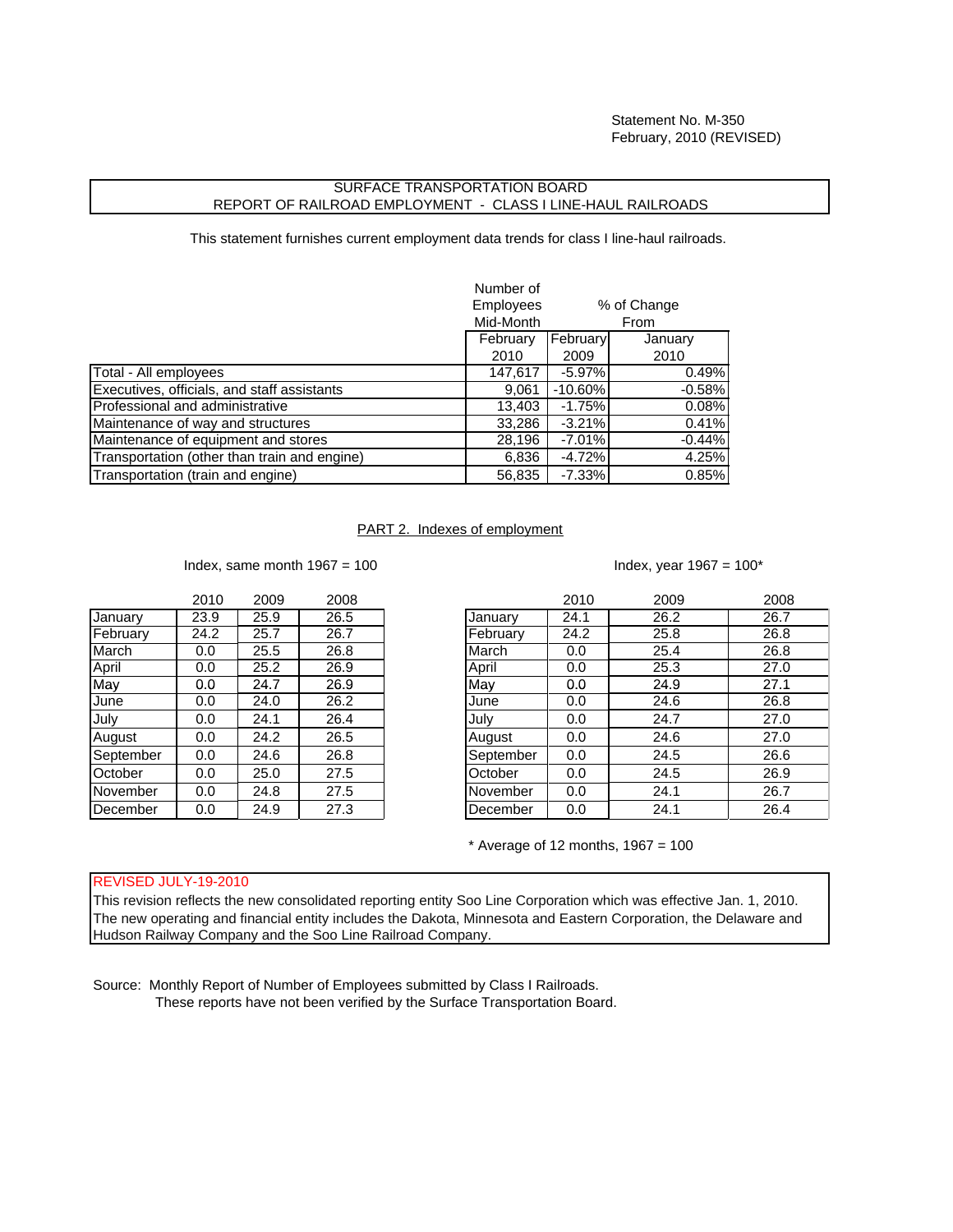| <b>CARRIER</b><br>February, 2010 (REVISED) |        | L <sub>100</sub>         | L200   | L300   | $L$ 400 | L500  | L600   | TOTAL   |
|--------------------------------------------|--------|--------------------------|--------|--------|---------|-------|--------|---------|
| <b>BNSF</b>                                | 130500 | 1,728                    | 3,725  | 8,012  | 6,853   | 1.758 | 13,569 | 35,645  |
| <b>CSX</b>                                 | 121500 | 1.159                    | 2,653  | 6,038  | 5,037   | 1,730 | 10.250 | 26,867  |
| CN/GTW                                     | 114900 | 369                      | 487    | 1.778  | 839     | 359   | 1,925  | 5,757   |
| (Includes all                              |        | <b>CN US Operations)</b> |        |        |         |       |        |         |
| <b>KCS</b>                                 | 134500 | 290                      | 378    | 466    | 343     | 64    | 1.149  | 2,690   |
| <b>NS</b>                                  | 117100 | 1.845                    | 2.656  | 5.940  | 5.305   | 1.389 | 10.417 | 27,552  |
| <b>SOO</b>                                 | 137700 | 223                      | 412    | 876    | 525     | 156   | 1.413  | 3,605   |
| UP                                         | 139400 | 3.447                    | 3.092  | 10.176 | 9.294   | 1.380 | 18.112 | 45,501  |
|                                            |        |                          |        |        |         |       |        |         |
| <b>TOTAL</b>                               |        | 9,061                    | 13.403 | 33.286 | 28.196  | 6,836 | 56.835 | 147.617 |
|                                            |        |                          |        |        |         |       |        |         |
| <b>NRPC</b>                                | 103000 | 1.407                    | 4.821  | 2.883  | 4.927   | 2.844 | 3.351  | 20.233  |

|              |               | February February | January       |               | % Change |
|--------------|---------------|-------------------|---------------|---------------|----------|
|              | 2010          | 2009              | 2010          | Year          | Month    |
| L 100        | 9,061         | 10,135            | 9,114         | $-10.60%$     | $-0.58%$ |
| L 200        | 13,403        | 13,642            | 13,392        | $-1.75%$      | 0.08%    |
| L 300        | 33,286        | 34,390            | 33,149        | $-3.21%$      | 0.41%    |
| L 400        | 28,196        | 30,322            | 28,321        | $-7.01\%$     | $-0.44%$ |
| L500         | 6,836         | 7,175             | 6,557         | $-4.72%$      | 4.25%    |
| L600         | 56,835        | 61,333            | 56,357        | $-7.33%$      | 0.85%    |
| <b>TOTAL</b> | 147,617       | 156,997           | 146,890       | $-5.97%$      | 0.49%    |
|              |               |                   |               | Ratio         | Ratio    |
|              | 1967          |                   | 2010          | Corresp.      | Average  |
|              | <b>Months</b> |                   | <b>Months</b> | <b>Months</b> | Month    |
| Januarv      | 614,766       |                   | 146,890       | 23.9          | 24.1     |
| February     | 610,335       |                   | 147,617       | 24.2          | 24.2     |
| March        | 608,751       |                   | 0             | 0.0           | 0.0      |
| April        | 611,136       |                   | 0             | 0.0           | 0.0      |
| May          | 613,824       |                   | 0             | 0.0           | 0.0      |
| June         | 624,153       |                   | 0             | 0.0           | 0.0      |
| July         | 623,096       |                   | 0             | 0.0           | 0.0      |
| August       | 619,419       |                   | 0             | 0.0           | 0.0      |
| September    | 606,714       |                   | 0             | 0.0           | 0.0      |
| October      | 597,271       |                   | 0             | 0.0           | 0.0      |
| November     | 593,568       |                   | 0             | 0.0           | 0.0      |
| December     | 590,100       |                   | 0             | 0.0           | 0.0      |

Source: Monthly Report of Number of Employees submitted by Class I Railroads. These reports have not been verified by the Surface Transportation Board.